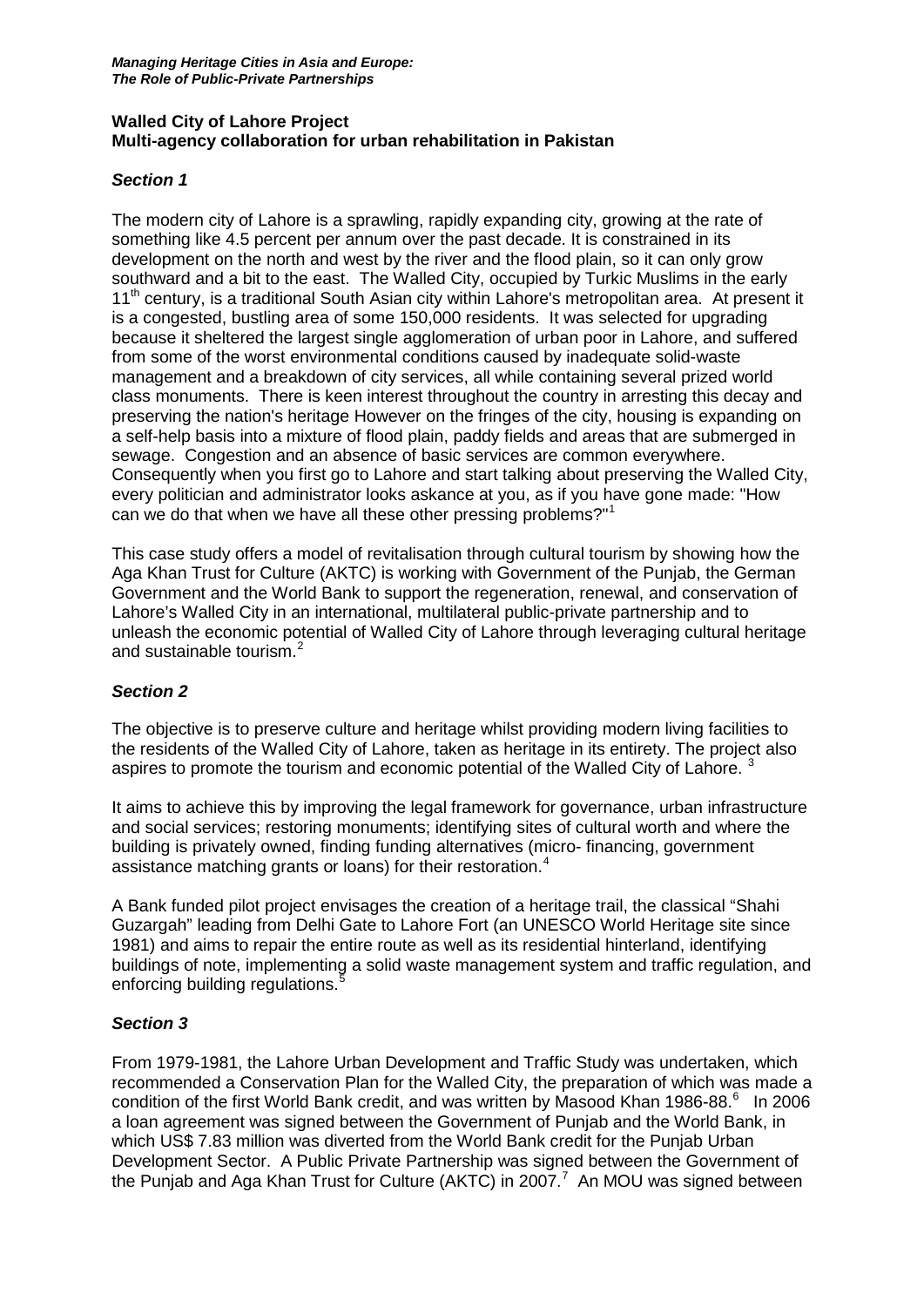AKTC and the World Bank on the 'Urban Regeneration of the Walled City of Lahore' in March 2008, completing the three-way collaboration.

- The World Bank provides financial and technical assistance to help the people of Lahore to help themselves and their environment
- AKTC having a vast experience of conservation and restoration of heritage sites provides technical assistance to the Sustainable Development of Walled City Lahore Project (SDWCLP). [8](#page-3-7)
- The Punjab Government committed 504 million Pakistani rupees and is the lead agency for infrastructure improvements.
- The German Ministry of Foreign Affairs provided 9.3 million Pakistani rupees in 2010 and 13.5 million Pakistani rupees in 2011 for the rehabilitation of 12 multi-storeyed residential buildings located in two residential lanes close to Delhi Gate, along the *Shahi Guzargah*. [9](#page-3-8)
- In order to be in a position to sustain the efforts of rehabilitating private buildings, homeowners' contribution was encouraged and owner equity ranges between 5 to 15 percent for specific houses.<sup>[10](#page-3-9)</sup>

The partnership began with a pilot project to test, at a reasonable scale, the overall restoration and renovation plan. "This remarkable project should be seen as a catalyst for overall development" said Luis Monreal, General Manager of the AKTC. "We do not intend to pursue a mode of rehabilitation that focuses only on the buildings, but rather we want to help renew a city with the full engagement of the inhabitants and through a process in which improving the quality of life is a central part of the revitalisation process. "11

## *Section 4*

On the 1st of July, 2010 the first phase of activities envisaged for the PPP agreement came to an end. Over three years a wide array of planning, design and implementation activities were undertaken including the Mohalla Demonstration Project which aims to test methodologies and demonstrate how quality of life can be significantly improved by altering the built environment in a sensitive manner and in collaboration with the primary stakeholders – the residents.<sup>12</sup> "I have seen people move out and hand over their precious homes to the AKTC" writes journalist Majid Sheikh telling the stories of people whose lives have been turned around by this neighbourhood programme. "This is what we all dream about, for this is where the original inhabitants belong", he concludes.<sup>13</sup> The project has seen other social benefits including the provision of health sessions and mobilising young people. The Partnership has yielded the new Lahore Walled City Act, 2012, The project can be viewed as a model as last year, in granting approval of the new law, Shahbaz Sharif, the Chief Minister, said that following Lahore's lead, legislation will be undertaken for a comprehensive programme of conservation of cultural heritage in all major cities of the province. [14](#page-3-13)

#### *Section 5: This section will outline lessons learnt and present recommendations*

The lessons learned from this study are:

- That a paradigm shift is required in perception of cultural heritage assets
- Insights into socio-economic aspects were critical for success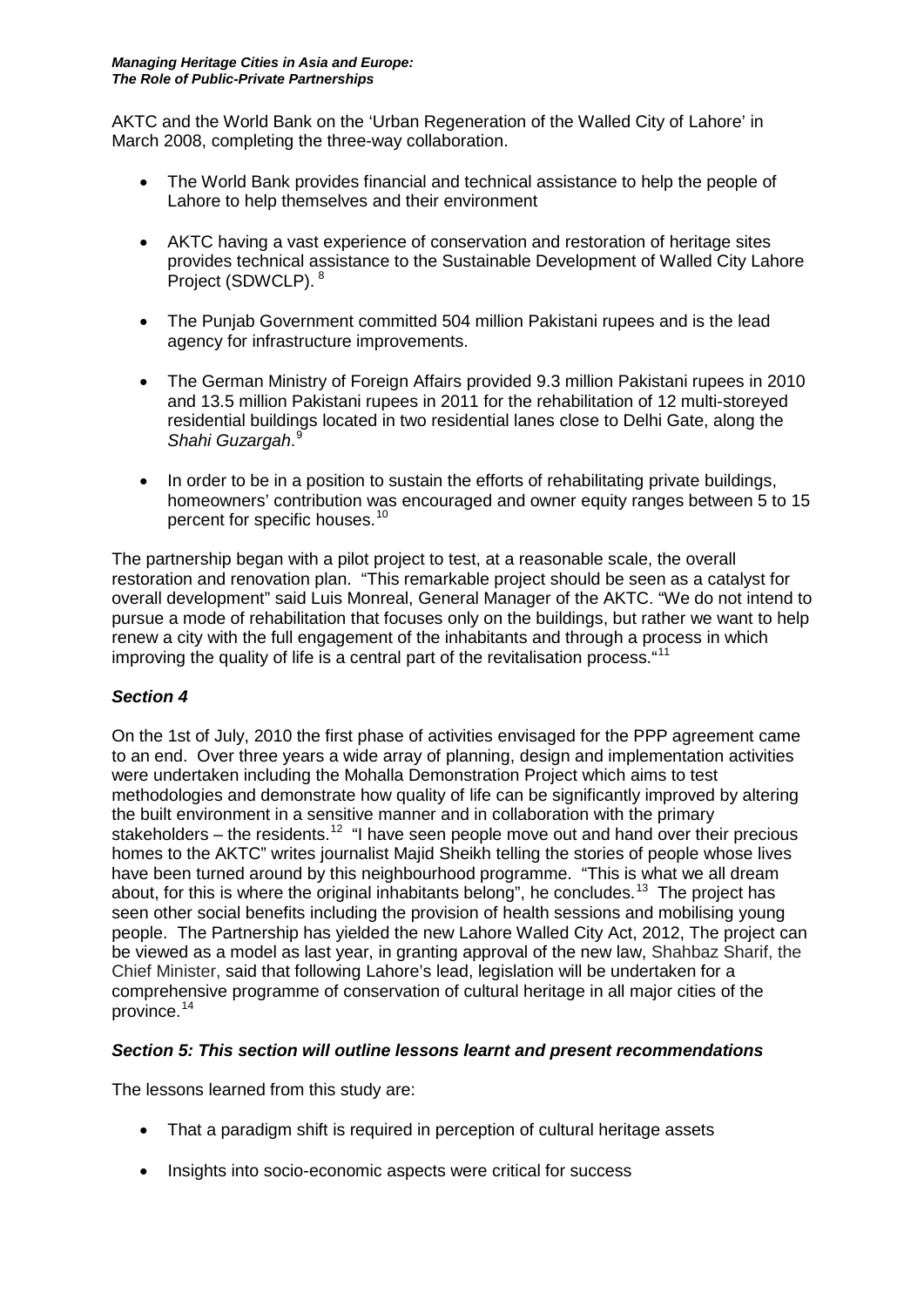- Heritage initiatives need patience but good social mobilisation pays dividends
- Public sector officials may feel challenged by "new" ideas and need canvassing and caioling $15$

One calculation is that if the entire walled city is restored, tourism alone can bring to Lahore over \$3 billion a year.<sup>[16](#page-3-15)</sup> An alternative approach that combines a government's responsibilities and resources with a co-ordinated institutional effort and investment from local, national, international and bi-lateral agency funds is therefore essential. "If realistic objectives are set, and a plan is made in which both public and private interests are not in conflict and are backed by adequate funding, then, once started, a project will have some hope of completion", writes urban planner Braz Menezes.<sup>1</sup>

# *Section 6*

Masood Khan Technical Director Lahore Walled City Project, Aga Khan Trust for Culture/Aga Khan Cultural Service – Pakistan Email: [masood.khan@akcsp.org.pk](mailto:masood.khan@akcsp.org.pk) Tel: +92 42 3587 9421-24 www.akdn.org/AKTC

# *Section 7*

<sup>1</sup> Menezes, Braz, Kamil Khan Mumtaz, and Masood Khan. 1983. "Upgrading and Conserving the Walled City of Lahore" In *Adaptive Reuse: Integrating Traditional Areas into the Modern Urban Fabric*. Margaret Bentley Sevcenko, (ed). (Cambridge, Mass. MIT Laboratory of Architecture and Planning), p 69

 $2$  Website of the Sustainable Development of the Walled City of Lahore Project (SDWCLP) <http://www.walledcitylahore.gop.pk/frmAllPPages.aspx?pid=3>

 $3$  Ibid

<sup>4</sup> Website of the Punjab Government<http://punjablaws.gov.pk/laws/2500.html>

<sup>5</sup> Ibid SDWCLP website

<sup>6</sup> Reza H. Ali, "Urban Conservation in Pakistan: a Case Study of the Walled City of Lahore," *Architectural and Urban Conservation in the Islamic World*, Papers in Progress, vol. 1 (Geneva: Aga Khan Trust for Culture, 1990), p 80.

<sup>7</sup> Ibid SDWCLP website<http://www.walledcitylahore.gop.pk/frmAllPPages.aspx?pid=2>

<sup>8</sup> Ibid SDWCLP website<http://www.walledcitylahore.gop.pk/frmAllPPages.aspx?pid=6>

<sup>9</sup> Website of the German Ministry of Foreign Affairs http://www.pakistan.diplo.de/Vertretung/pakistan/en/09 Education Culture/1 Cultural Projects ISLA/Kulturerhalt Walled City Lahore BiG.html

<sup>10</sup> Aga Khan Trust for Culture, *Walled City of Lahore Project, Status Report*, February, 2011, p 30